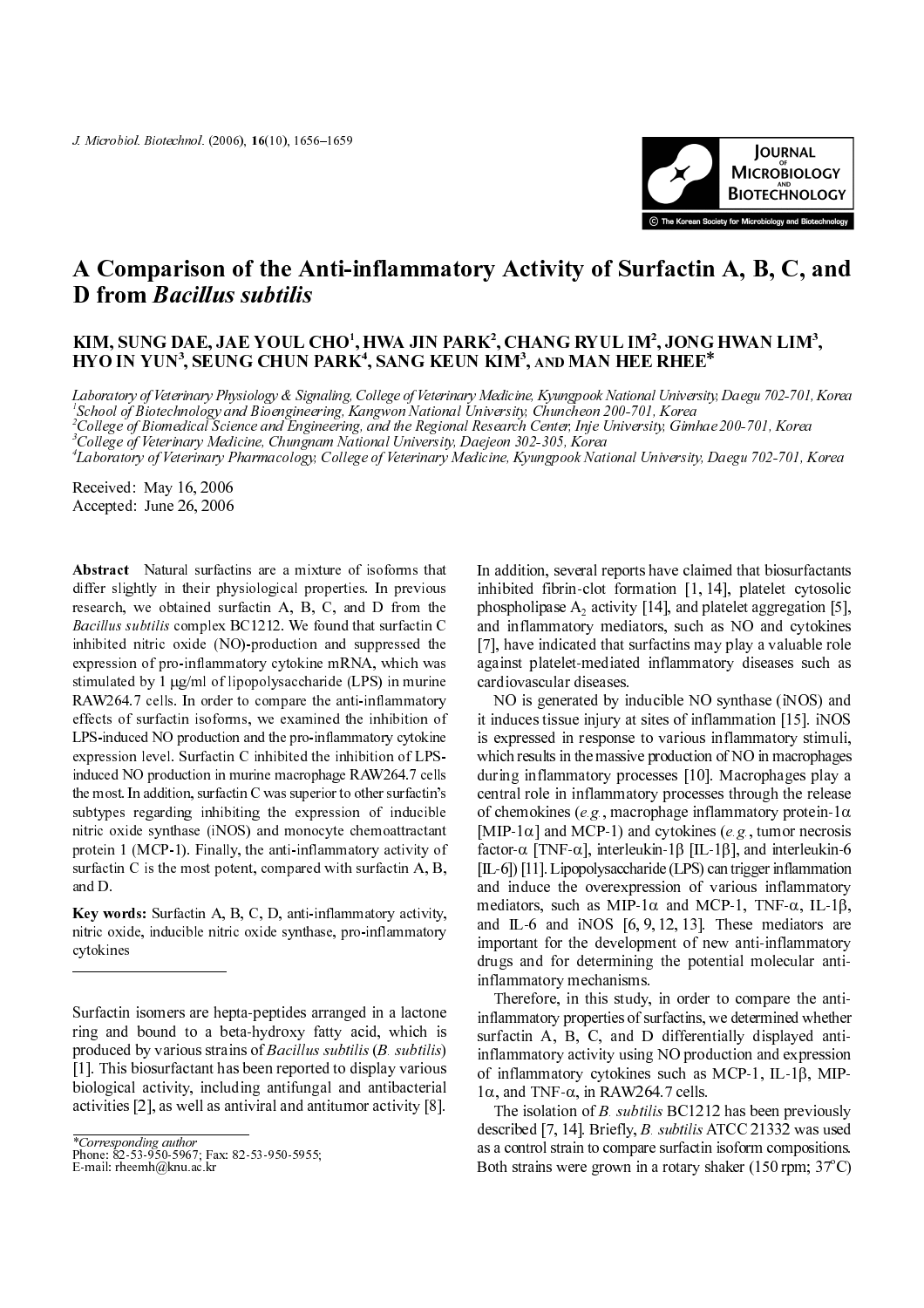within a liquid medium. The culture broth was collected by centrifugation at  $5,000 \times g$  for 40 min, and the bacterial cells were then resuspended in distilled water. The suspension was centrifuged again at  $5.000 \times g$  and the supernatant was combined with the culture broth. The combined mixture was extracted with ethyl acetate/methanol (4:1, v/v). After the evaporation of the organic phase, the crude lipopeptide mixture was purified with silica gel 60 (70–230 mesh,<br>Merck, Germany) using *n*-hexane/acetone (6:4, v/v) as eluent.<br>Purified surfactins were separated into isoforms and identified<br>by Liquid Chromatograph/Mass Spectrometry Merck, Germany) using *n*-hexane/acetone (6:4, v/v) as eluent. Purified surfactins were separated into isoforms and identified by Liquid Chromatograph/Mass Spectrometry (LC/MS). Briefly, a MS analysis of surfactin isoforms revealed that it was a mixture of *quasi*-molecular ions at  $m/z=1008$ , 1022, 1036, 1050 ( $[M+H]^{\dagger}$ ), and  $m/z=1030$ , 1044, 1058, 1072  $([M+Na]^{\dagger})$ . By reversed-phase HPLC, the surfactin was found to be a mixture of at least five compounds on the basis of their molecular weight (surfactin A, 8.9±2.7%; surfactin B<sub>1</sub>, 23.9 $\pm$ 0.1%; surfactin B<sub>2</sub>, 10.6 $\pm$ 2.6%; surfactin C,  $56.6\pm5.3$ ; surfactin D,  $0.1\pm0.1\%$ ; based on the relative amount).

RAW264.7 cells were maintained in RPMI 1640 (Wellgene, Daegu) supplemented with 100 U/ml of penicillin, 100  $\mu$ g/ ml of streptomycin, and 5% fetal bovine serum. Cells were grown at 37<sup>o</sup>C and 5%  $CO<sub>2</sub>$  in humidified air.

In order to determine the concentration of NO, the level of nitrite  $(NO<sub>2</sub>)$  was measured using the Griess<br>reggent (10/ sulfanilamide 0.10/ nephthulathulanediamine  $\frac{2}{n}$ reagent (1% sulfanilamide, 0.1% naphthylethylenediamine dihydrochloride, and 2% phosphoric acid), as described previously [5]. Briefly, after the RAW264.7 cells  $(1 \times$  $10<sup>6</sup>$  cells/ml) were preincubated for 18 h, the cells were incubated with 25 or 50  $\mu$ M of surfactin A, B, C, and D with LPS  $(1 \mu g/ml)$  for 24 h. One-hundred  $\mu l$  of supernatant from each well of the culture plates was transferred into 96-well microplates. The supernatant was mixed with an equal volume of Griess reagent at room temperature. The absorbance at 540 nm was determined by a Spectramax 250 microplate reader. The concentrations of nitrite were calculated by regression analysis using serial dilutions of sodium nitrite as a standard. The inhibition percentage was calculated based on the ability of the extracts to inhibit nitric oxide formation by cells, as compared with the control (cells in media without extracts containing triggering agents and DMSO), which was considered to have 0% inhibition.

The total RNA from the LPS-treated RAW264.7 cells was prepared by adding Easy blue Reagent (iNtRON Biotechnology Co., Korea), according to the manufacturer's protocol. The total RNA solution was stored at -70°C until<br>used.<br>Semiquantitative RT reactions were carried out using a<br>RT premix (Bioneer Co. Korea) Briefly 2 ug of total used.

Semiquantitative RT reactions were carried out using a RT premix (Bioneer Co., Korea). Briefly, 2 µg of total RNA was incubated with oligo-dT<sub>18</sub> at 70<sup>o</sup>C for 5 min and<br>cooled an iso for 2 min, and the reastion minture was cooled on ice for 3 min, and the reaction mixture was incubated for 90 min at  $42.5^{\circ}$ C after the addition of RT premix. The reactions were suspended at  $95^{\circ}$ C for 5 min

ANTI-INFLAMMATORY ACTIVITY OF SURFACTIN A, B, C, AND D 1657<br>
owing to the inactivation of reverse transcriptase. The PCR<br>
reaction was continued using a PCR premix (Bioneer<br>
Co., Korea) with appropriate sense and antisens owing to the inactivation of reverse transcriptase. The PCR reaction was continued using a PCR premix (Bioneer Co., Korea) with appropriate sense and antisense primers for glyceraldehyde-3-phosphate dehydrogenase (GAPDH, sense primer, 5'-CAC TCA CGG CAA ATT CAA CGG C-3'; antisense primer, 5'-CCT TGG CAG CAC CAG TGG ATG CAG G-3'), iNOS (sense primer, 5'-CCC TTC CGA AGT TTC TGG CAG CAG C-3'; antisense primer, 5'- GGC TGT CAG AGC CTC GTG GCT TTG G-3'), IL-1β (sense primer, 5'-CAG GAT GAG GAC ATG AGC ACC-3'; antisense primer, 5'-CTC TGC AGA CTC AAA CTC CAC-3'), and TNF- $\alpha$  (sense primer, 5'-TTG ACC TCA GCG CTG AGT TG-3'; antisense primer, 5'-CCT GTA GCC CAC GTC GTA GC-3'), under incubation conditions (a 45-sec denaturation time at  $94^{\circ}$ C, an annealing time of 45 sec between 55 and  $60^{\circ}$ C, an extension time of 45 sec at  $72^{\circ}$ C, and a final extension of 10 min at  $72^{\circ}$ C at the end of the cycles). The PCR products were separated on a 1% agarose gel using the electrophoresis method of BioRad Co. The relative intensity levels were calculated using Eagle Eyes image analysis software (Stratagene Co., La Jolla). The resulting density levels of the iNOS, IL-1β, TNF- $\alpha$ , MIP-1 $\alpha$ , and MCP-1 bands were expressed relative to the corresponding density amounts of the GAPDH bands, which were from the same RNA sample. GAPDH, a housekeeping gene, was used as the RNA internal standard.

A two-way ANOVA was used to determine statistically significant differences between values of the experimental and control groups. Data represent the mean±SEM of three experiments, conducted in triplicate. P-values of 0.05 or less were considered statistically significant.

Surfactins isolated from B. subtilis complex BC121 were composed of surfactin A, B, C, and D, which differ slightly



| Homolog | R                                                   |  |  |  |
|---------|-----------------------------------------------------|--|--|--|
| А       | CH <sub>3</sub><br>$CH(CH2)7$ -<br>CH <sub>3</sub>  |  |  |  |
| в       | CH <sub>3</sub><br>$CH(CH2)8$ -<br>CH <sub>3</sub>  |  |  |  |
| C       | CH <sub>3</sub><br>$CH(CH2)9$ -<br>CH <sub>3</sub>  |  |  |  |
| D       | CH <sub>3</sub><br>$CH(CH2)10$ -<br>CH <sub>3</sub> |  |  |  |

Fig. 1. The structure of surfactin A, B, C, and D from B. subtilis.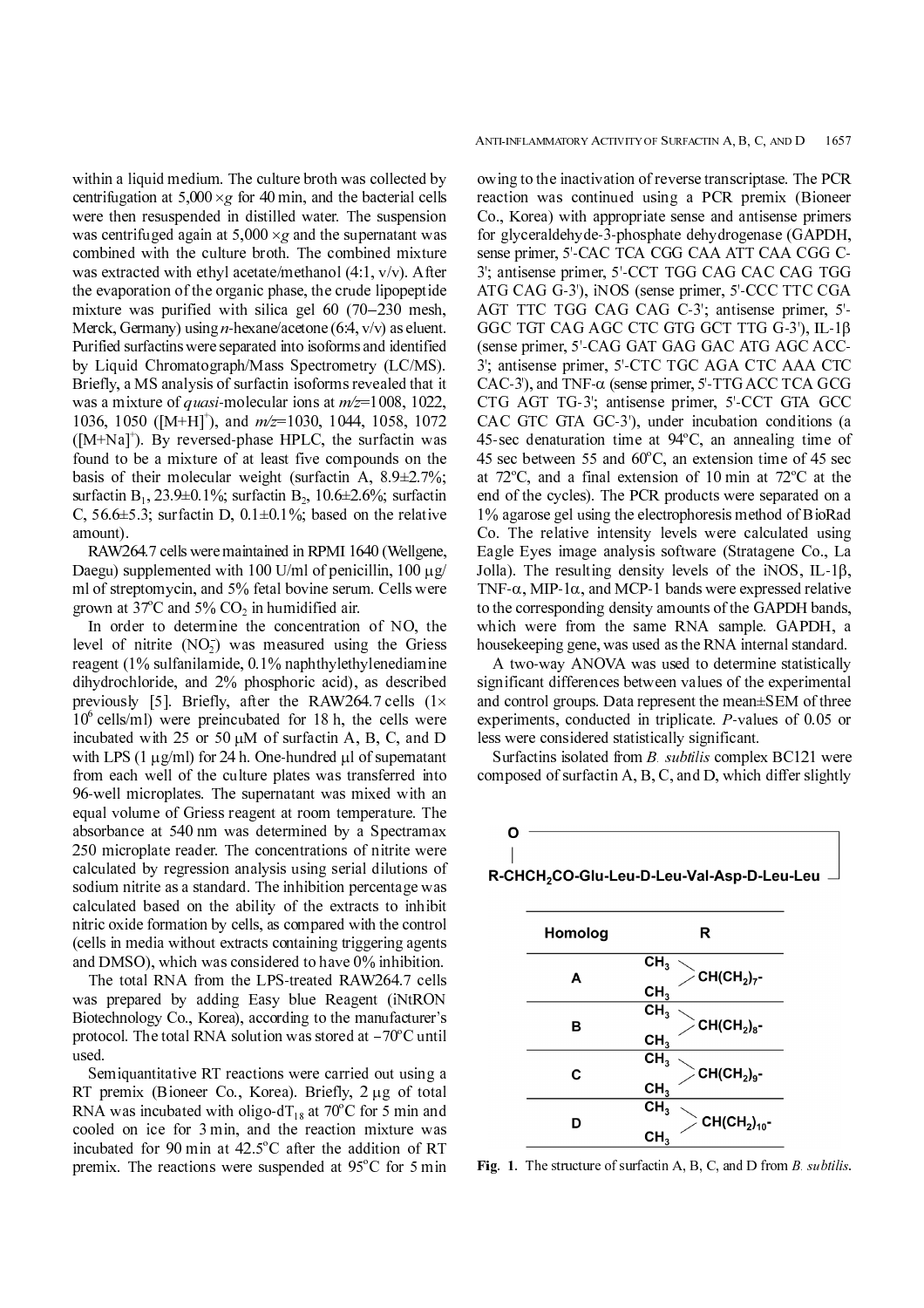1658 K<sub>IM</sub> et al.



Fig. 2. The effect of surfactin A, B, C, and D on LPS-induced NO production in RAW264.7 cells.

The cells were pretreated with surfactins (25  $\mu$ M and 50  $\mu$ M) for 30 min, and after adding LPS (1  $\mu$ g/ml), the cells were incubated for a further 18 h. The supernatant was removed and the nitrite was determined as described in Materials and Methods. The values represent the average±SEM out of three experiments performed in triplicate. \*P<0.01 versus vehicle control (two-way ANOVA).

1658 KIM *et al.*<br>
<sup>120</sup><br>
<sup>120</sup><br>
<sup>190</sup><br> **1 <sup>19</sup>**<br> **1 a**<br> **1 a**<br> **1 a**<br> **1 a**<br> **1 a**<br> **1 a**<br> **1 a**<br> **1 a**<br> **1 a**<br> **1 a**<br> **1 a**<br> **1 a**<br> **1 a**<br> **1 a**<br> **1 a**<br> **1 a**<br> **1 a**<br> **1 a**<br> **1 a** in their physiological properties. This is due to variations in chain length and the branching of its hydroxyl fatty acid component as well as substitutions of the amino acid components of the peptide ring [14]. In previous research, we found that surfactin C inhibited LPS-induced NO production, and it decreased the expression of iNOS, cyclooxygenase-2 (COX-2), and IL-1β [7]. In this study, in order to compare the anti-inflammatory properties of surfactin A, B, C, and D, we first examined LPS-induced NO production in RAW 264.7 cells. All surfactins inhibited to varying degrees LPS-induced NO production with a differential potency. Among them, surfactin C inhibited NO production the most. As shown in Fig. 2, surfactin C significantly inhibited NO production in a dose-dependent manner, which is the same result as that of a previous study [7]. In addition, surfactin B complex inhibited LPSinduced NO production, but not to the same extent as surfactin C. Surfactin A and D had a minimal effect on the inhibition of NO production in RAW264.7 cells. Next, we examined the effect of surfactins on the expression of iNOS in RAW264.7 cells. As expected, only surfactin C inhibited the expression of iNOS, which was induced by LPS  $(1 \mu g/ml)$  for 18 h. On the other hand, surfactin A, surfactin B, and surfactin D showed little inhibitory activity regarding the expression of iNOS. Although surfactin B significantly suppressed LPS-induced NO production, the expression of iNOS mRNA was minimally affected. This discrepancy was possibly due to the involvement of the surfactin B complex in the translational process of NO production or its specific scavenging effect, which remains to be clarified.



Fig. 3. The effect of surfactin A, B, C, and D on the mRNA expression of iNOS, TNF-α, MCP-1, MIP-1α, and IL-1β in LPS-activated RAW264.7 cells.

The cells were pretreated with surfactins  $(50 \text{ µ})$  for  $30 \text{ min}$ , and after adding LPS (1  $\mu$ g/ml), were incubated for following 18 h. The extraction of total RNA and semi-quantative RT-PCR were performed as described in 'Materials and Methods'. The figure represents the results of three independent experiments.

We next assessed the inhibitory activity of surfactin A, B, C, and D on the expression of LPS-stimulated inflammatory cytokines, including IL-1β, MCP-1, TNF-α, and MIP-1α. RT-PCR analyses were performed to determine whether surfactin A, B, C, and D had an inhibitory effect on proinflam-matory mediators. In unstimulated RAW 264.7 cells, IL-1 $\beta$  and MCP-1 expressions were undetectable, whereas the MIP-1 $\alpha$  expression was slightly detectable and the TNF- $\alpha$  expression was noticeably detectable. IL-1β, TNF-α, MCP-1, and MIP-1α, however, were strongly expressed in response to 1 ug/ml of LPS.

As shown in Fig. 3, surfactin C significantly decreased the expression level of MCP-1 mRNA in RAW264.7 cells stimulated by LPS  $(1 \mu g/ml)$ . Surfactin A, B, and D, however, affected the expression of MCP-1 mRNA in RAW264.7 cells to a lesser extent than surfactin C. In regulating IL-1β mRNA, surfactins did not have a significant effect. On the other hand, surfactin A, B, C, and D did not significantly affect the expressions of TNF- $\alpha$ , MIP-1 $\alpha$ , or IL-1β mRNA.

Table 1. The expression rate of iNOS, TNF- $\alpha$ , MCP-1, MIP-1α, and IL-1β relative to the expression of GAPDH.

|                                                                                         |  | iNOS TNA- $\alpha$ MCP-1 MIP-1 $\alpha$ IL-1 $\beta$                        |  |
|-----------------------------------------------------------------------------------------|--|-----------------------------------------------------------------------------|--|
| <b>Basal</b>                                                                            |  | $0 \t 41.4 \pm 0.7 \t 0 \t 21.7 \pm 14.4 \t 0$                              |  |
| LPS –                                                                                   |  | 91.0 $\pm$ 3.7 88.8 $\pm$ 3.1 63.9 $\pm$ 6.2 74.4 $\pm$ 5.7 83.9 $\pm$ 11.4 |  |
| Surfactin A $79.5\pm2.8$ $80.9\pm3.1$ $63.9\pm6.2$ $63.2\pm6.3$ $71.2\pm14.3$           |  |                                                                             |  |
| Surfactin B $80.8\pm4.0$ $82.0\pm3.2$ $64.9\pm7.3$ $66.1\pm6.7$ $70.0\pm13.7$           |  |                                                                             |  |
| Surfactin C 39.6 $\pm$ 6.4*91.3 $\pm$ 6.2 38.4 $\pm$ 9.5*46.8 $\pm$ 15.278.0 $\pm$ 11.7 |  |                                                                             |  |
| Surfactin D $86.0 \pm 5.0$ $85.5 \pm 8.4$ $82.2 \pm 3.3$ $72.7 \pm 2.9$ $73.8 \pm 8.8$  |  |                                                                             |  |

\*p<0.05 versus vehicle control (two-way ANOVA).